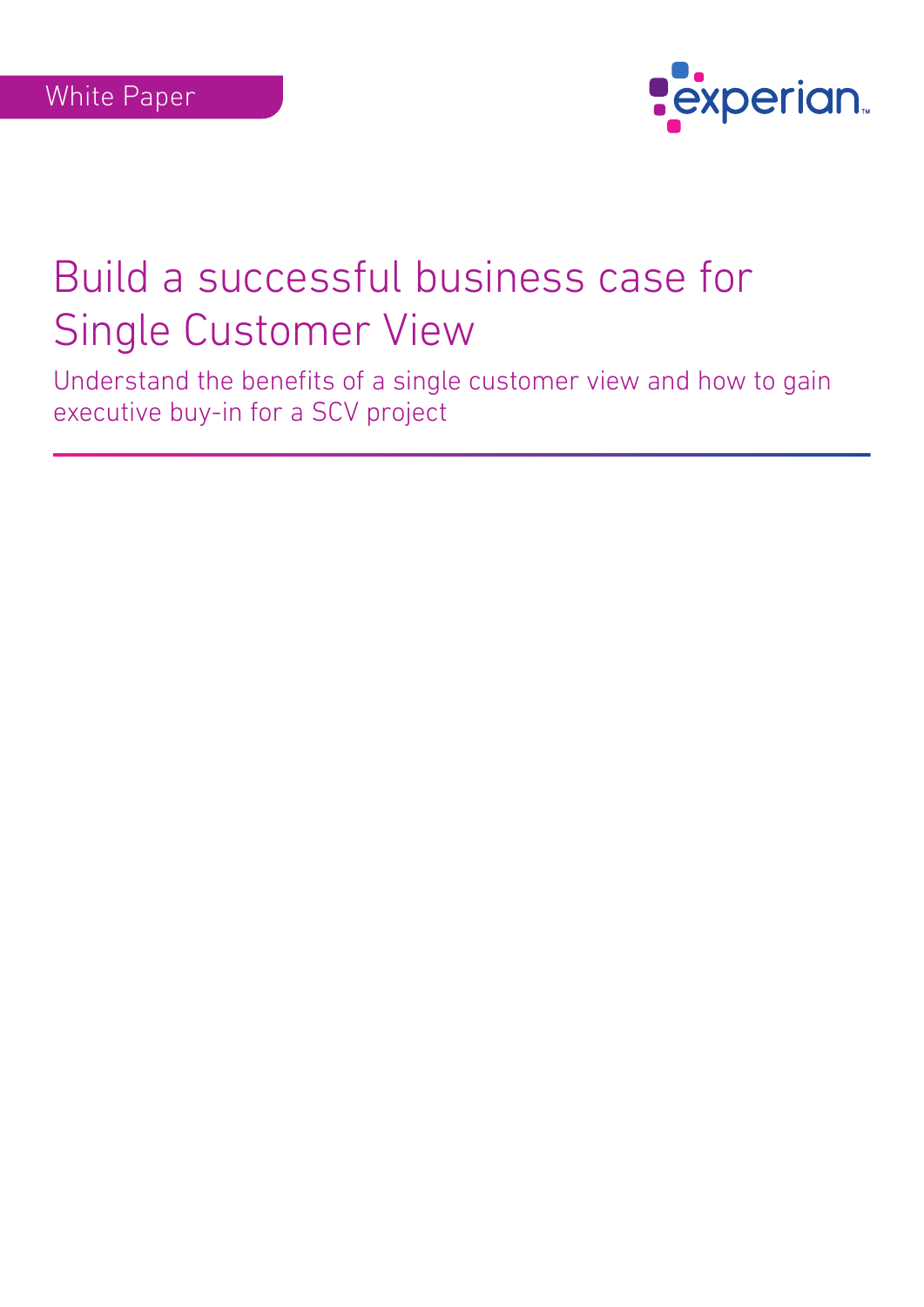# An Experian white paper

### Copyright Notice

© Experian

This document contains information, proprietary to Experian, which is protected by international copyright law. The information contained herein may not be disclosed to third parties, copied or duplicated, in whole or in part, without the prior written consent of Experian.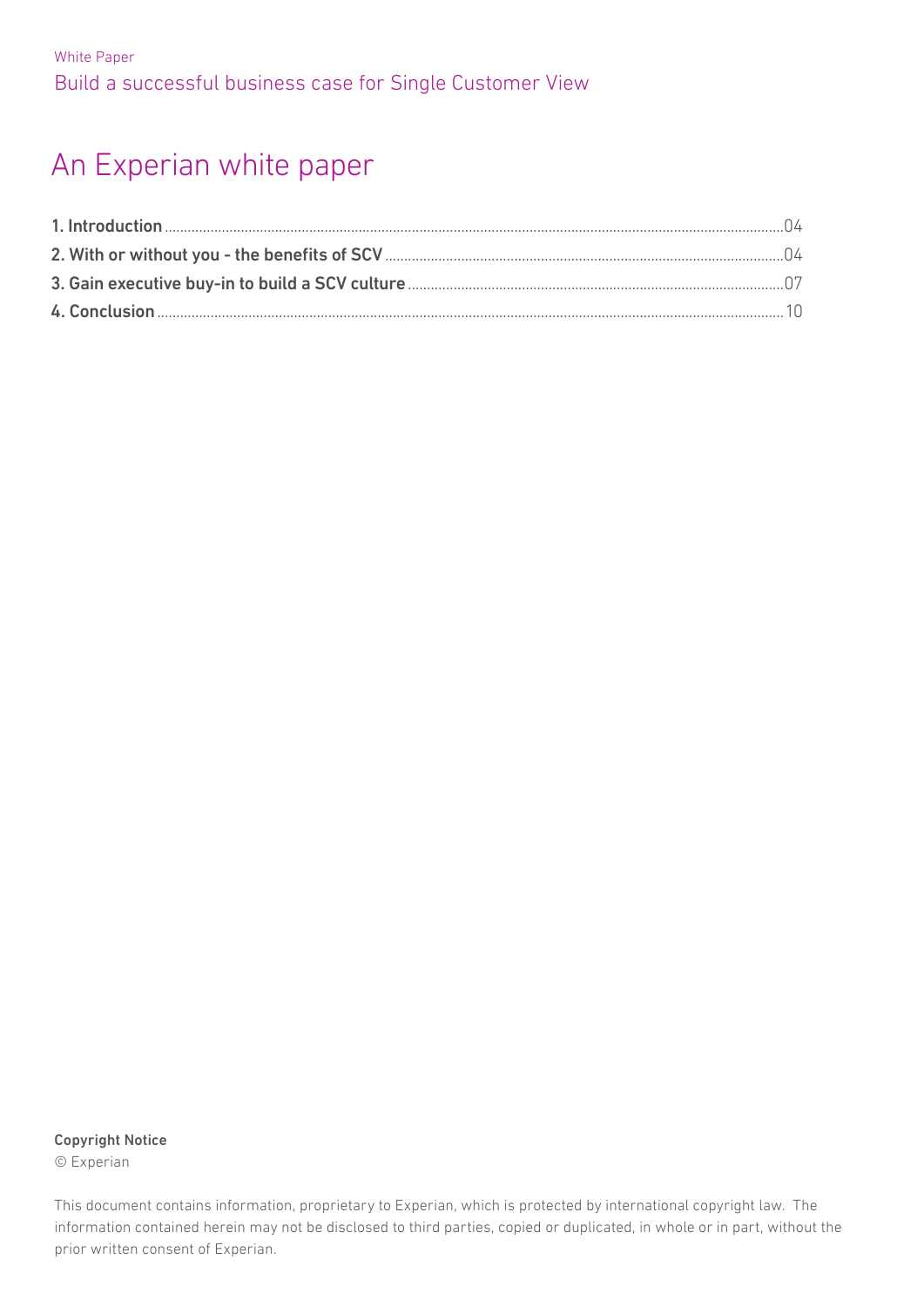### Foreword

## Single Customer View — could it be magic?

It's clear that UK businesses are aware that they need to create a Single Customer View (SCV) if they are to thrive. However, as the Experian research profiled in this whitepaper shows, this is where the clarity ends. An effective SCV gives you the platform from which you can do a great deal; detangling overwhelming information flows into a single, focused stream of business-driving data; uncovering deep insight into customers and their behaviours; and applying this understanding for targeted engagement that translates investment into demonstrable bottom-line returns.

It's alarming to note that, despite this potential, just one in six UK businesses report that they have an effective SCV in place. Given the gap between appreciation and realisation, you could be forgiven for thinking that achieving a SCV is out of reach.

The good news is that it isn't magic, and this whitepaper uses fact to dispel the myths and point you towards a

practical and effective business plan. It will take you through what a SCV can actually achieve, how to gain buy-in across the organisation and the practical steps you can take to create a business and data culture that fosters it. Essentially, the effort invested in building the SCV will be handsomely repaid in enhanced customer understanding and improved ROI.

Achieving a SCV isn't easy (good things rarely are), but it is there for the taking for those organisations willing to make the journey. And it's a road worth travelling; in the information age, attaining competitive advantage will rely as much on the quality of your customer understanding as it does on the quality of your products and services.



Tristan Taylor Product and Marketing Director Experian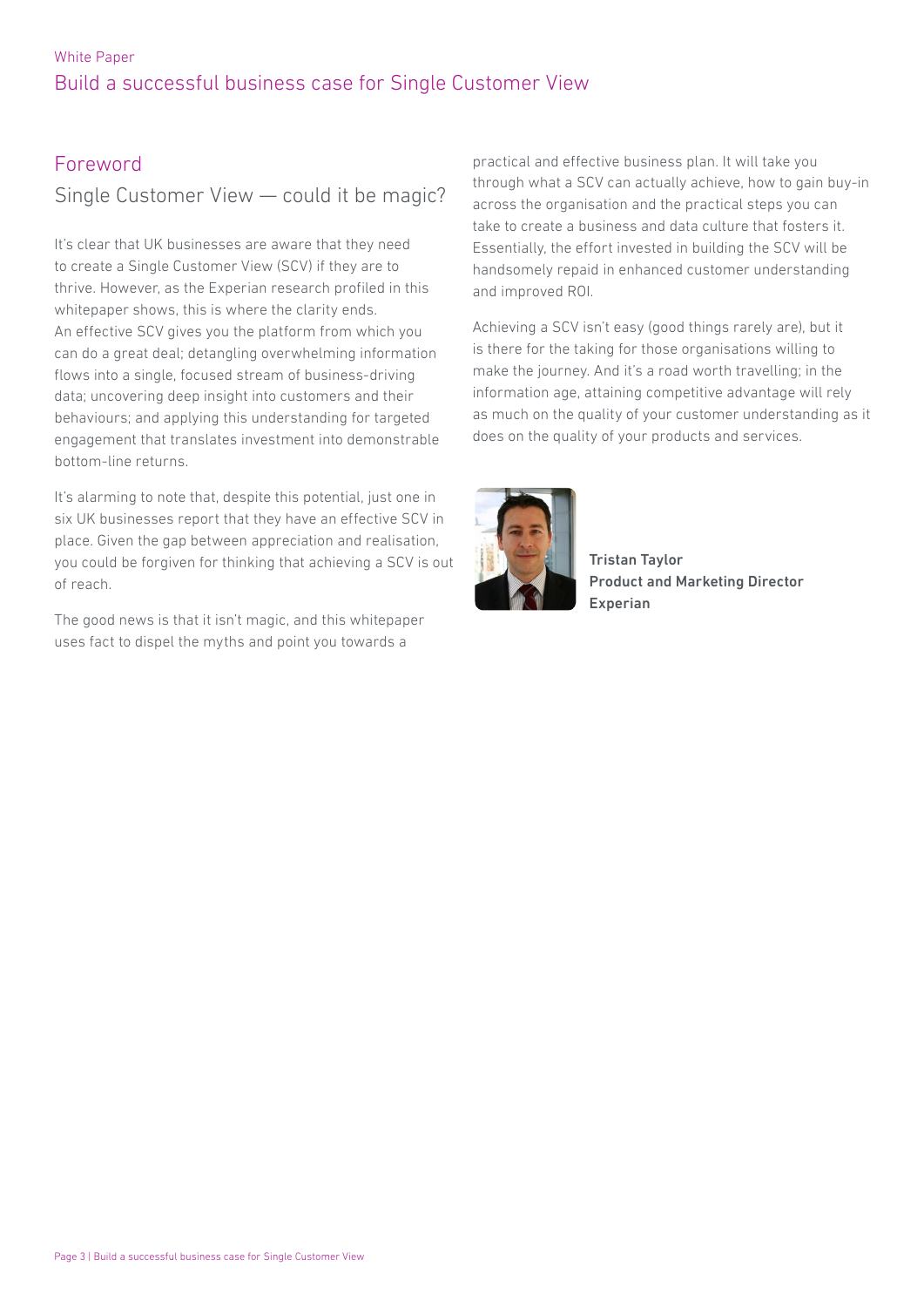### 1. Introduction

### 1.1 About this whitepaper

In 2012, Experian Data Quality commissioned independent market research company, Dynamic Markets, to carry out interviews with: 400 cross-sector UK organisations into attitudes and actions towards Single Customer View; and 2,000 consumers exploring their attitudes to engagement with businesses.

Questions covered areas including consumer responses to good and bad engagement approaches, and how organisations viewed performance with and without a SCV in place.

### This whitepaper breaks findings down into three key areas:

- What a SCV can achieve and the costs of failing to implement one
- How an organisation can focus resources towards creating a business plan that achieves a SCV
- How organisations can build a culture that continually fosters a SCV

### 1.2 What is Single Customer View?

Before exploring the benefits and actions needed to achieve a SCV, it's important to be clear about what it is.

A SCV is a readily accessible summary of a customer relationship across different products, brands, businesses and channels, to enable personalised multi-channel engagement. Central to a SCV is capturing and maintaining high quality data, and effectively managing this data from disparate sources.

This relies on the creation of linkages between different data sources, or to put it another way, bringing all the organisation's interactions with a customer together usually by matching name, address and date of birth and then, going forward, appending every piece of information relating to that contact to form a single view or record of that customer.

It's important to remember, however, that attaining a SCV is not an end in its own right — a Single Customer View alone will not suddenly transform your business effectiveness. The actionable insight you need to deepen your customer understanding, and allow you to engage with your customers in the ways they want to be engaged, only comes from the application of analysis, technologies and smart thinking.

Central to a SCV is capturing and maintaining high quality data, and effectively managing this data from disparate sources."

### 2. With or without you - the benefits of SCV 2.1 The customer's perspective

When it comes to data, the Experian survey picked up some clear messages from customers on how they respond to their treatment at the hands of organisations. There are some important lessons to learn for businesses wanting to retain and grow their customer base.

### LOSE (their attention) — LOSE (their custom)

Well over 84% of consumers would take their custom elsewhere if they experienced the negative effects of poor customer understanding. These effects cover a variety of sins, with customers walking away if they are: faced with companies that don't listen (84%); bombarded with marketing messages for irrelevant products (52%); contacted through channels they have specified as out of bounds (45%).

The stark reality is that, if an organisation fails to engage appropriately with its customers, customers will simply refuse to engage with the business. The information age is a double-edged sword; while customer data is easier to gather, failure to learn from it means that it's far simpler for customers to access and engage with competitors that do. In essence, if you lose a customer's attention, you lose their custom.

### WIN (their trust) — WIN (their business)

The survey shows that the reverse of this customer experience delivers far more desirable outcomes. Three quarters of all customers would take positive action in response to experiencing the benefits of a SCV — and this rises to 80% in the more affluent AB social demographic grouping.

Positive responses encompass a range of actions, including: recommending the company if asked (57%); pro-actively engaging with others to tell them about their experience (45%); leaving a positive review on the company website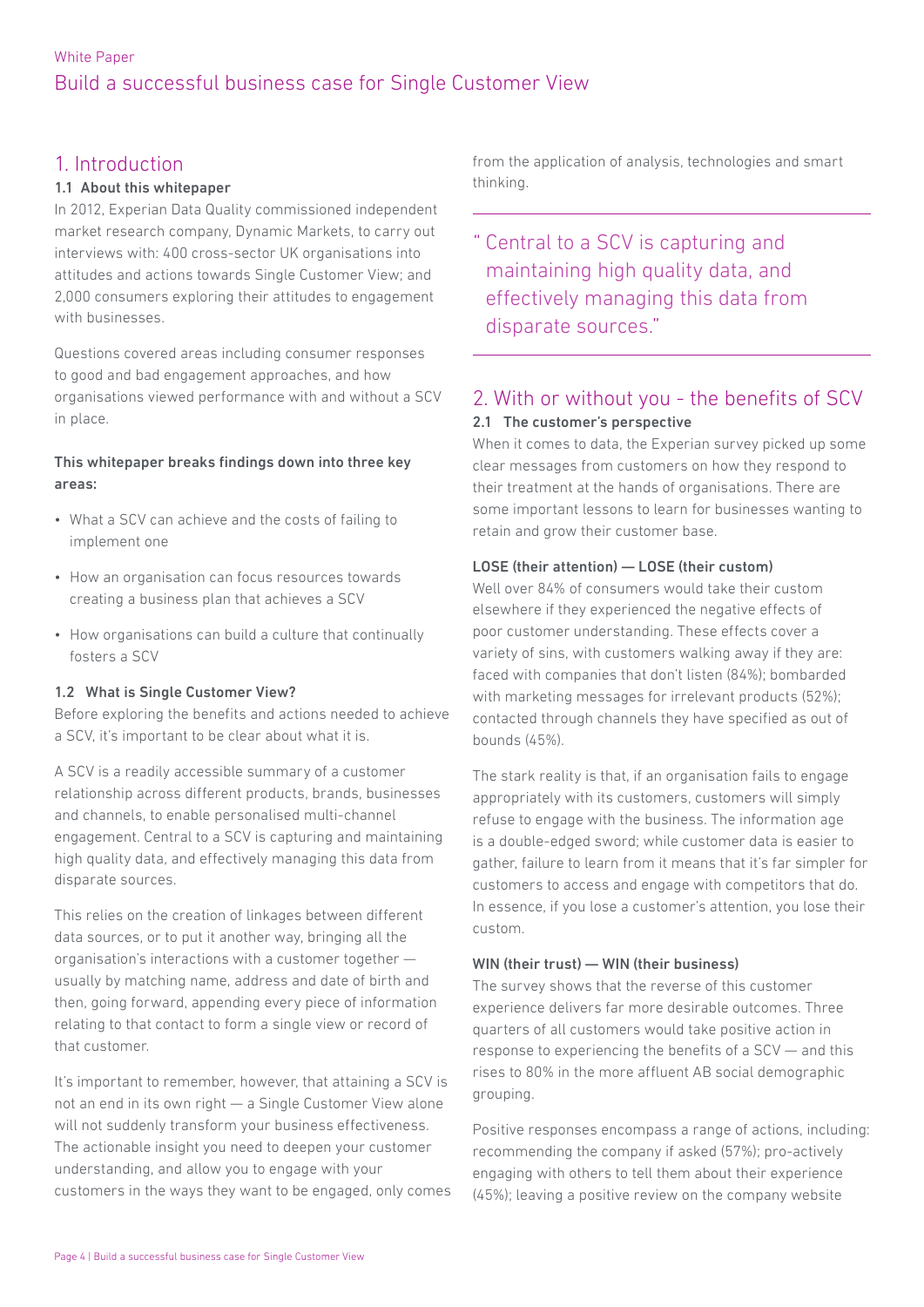(26%); and forwarding email offers from the company to family and friends (12%). Around one in 10 consumers would proactively post recommendations on social media sites such as Facebook and Twitter.

Benefits from SCV engagement continue, with customers actively signing up to company communications (44%), including loyalty schemes (32%), promotional emails (22%) and newsletters (12%).

Generating a consumer feel-good factor also generates sales. More than 40% of consumers surveyed said that they would either seek out these companies to purchase goods in future, use them as their first port of call when looking for new products — or both.

### 2.2 The business perspective

Business is built on its customers and if customers are unhappy, business is going to suffer. UK organisations are aware of the benefits of achieving a SCV and alert to the dangers of not.

### A bad day at the office

Signs of organisational fear of failure around achieving a SCV are evident throughout the survey. In the past 12 months, 85% of companies report that they have experienced problems that could have been avoided had a SCV been in place. These problems are significant and directly related to business success: close to three quarters of respondents report adverse effects that lead to financial implications; over half (58%) see that it results in inefficiencies; half (49%) believe that customers have suffered; almost a third (29%) see that poor customer insight delivers poor decision making; and a fifth (22%) have fallen foul of regulators.

Inefficiency is a recurring theme, with costs and time each cited by roughly a third of the companies surveyed. Lost opportunity is also a price of a failure to implement a SCV, with 18% believing that they have failed to capitalise on cross and upselling opportunities.

#### Costs down — revenue up

With an effective SCV in place, however, nine out of ten companies believe that they will be able to reduce costs across at least one area of their business; a quarter of these believe savings will be made across five functions or more. The table below details the percentage of respondents, broken down by department, who saw a SCV as a cost cutter (Fig. 1):

A SCV is not simply an efficiency driver, however. UK organisations see it as a revenue generator, driving greater value from customers. More than eight out of 10 companies believe that a SCV will help them to increase sales, cross and upsell, and improve customer retention. And this additional value is quantifiable, with the average expected increase per customer, per year of more than 70%.



Fig. 1 – Respondents, broken by department, who saw a SCV as a cost cutter (Fig. 1):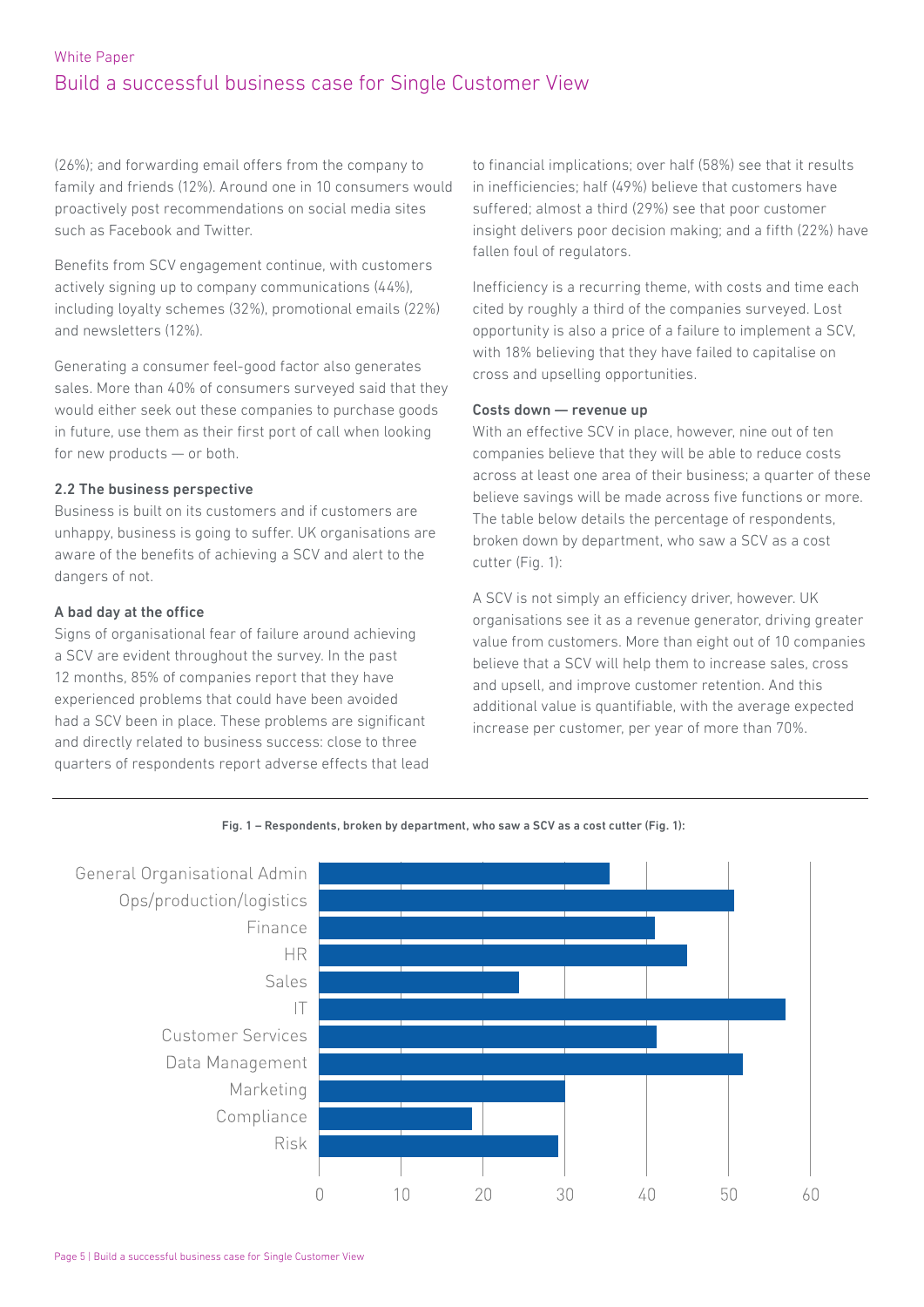The benefits of a SCV will bring UK companies competitive advantage, with lower costs, higher customer value and increased income generation (Fig.2).

Fig. 2 – Benefits of a SCV

### Immediate

1. Target profitable customers

#### Long Term

1. Relevant up sell 2. Better ROI 3. Cost saving 4. Better retention

### **Operational**

#### Immediate

1. Link transactional history 2. Better targeting 3. Segmentation

### Long Term

1. Better customer experience

2. Improved decision making

3. Greater confidence in data

4. Uplifted marketing results

### 2.3 SCV in the UK

Despite the obvious rewards, the picture around the pursuit and attainment of a SCV across UK organisations is mixed. More than half of the organisations surveyed (57%) have yet to take any action beyond the planning stage and just a quarter (24%) have a strategy in place. Organisations' stages of implementation can be broken down into six distinct groups: No Plans; One Day; Planners; Implementers; **Financial**<br>Unfinished; and Elites (Fig. 3).



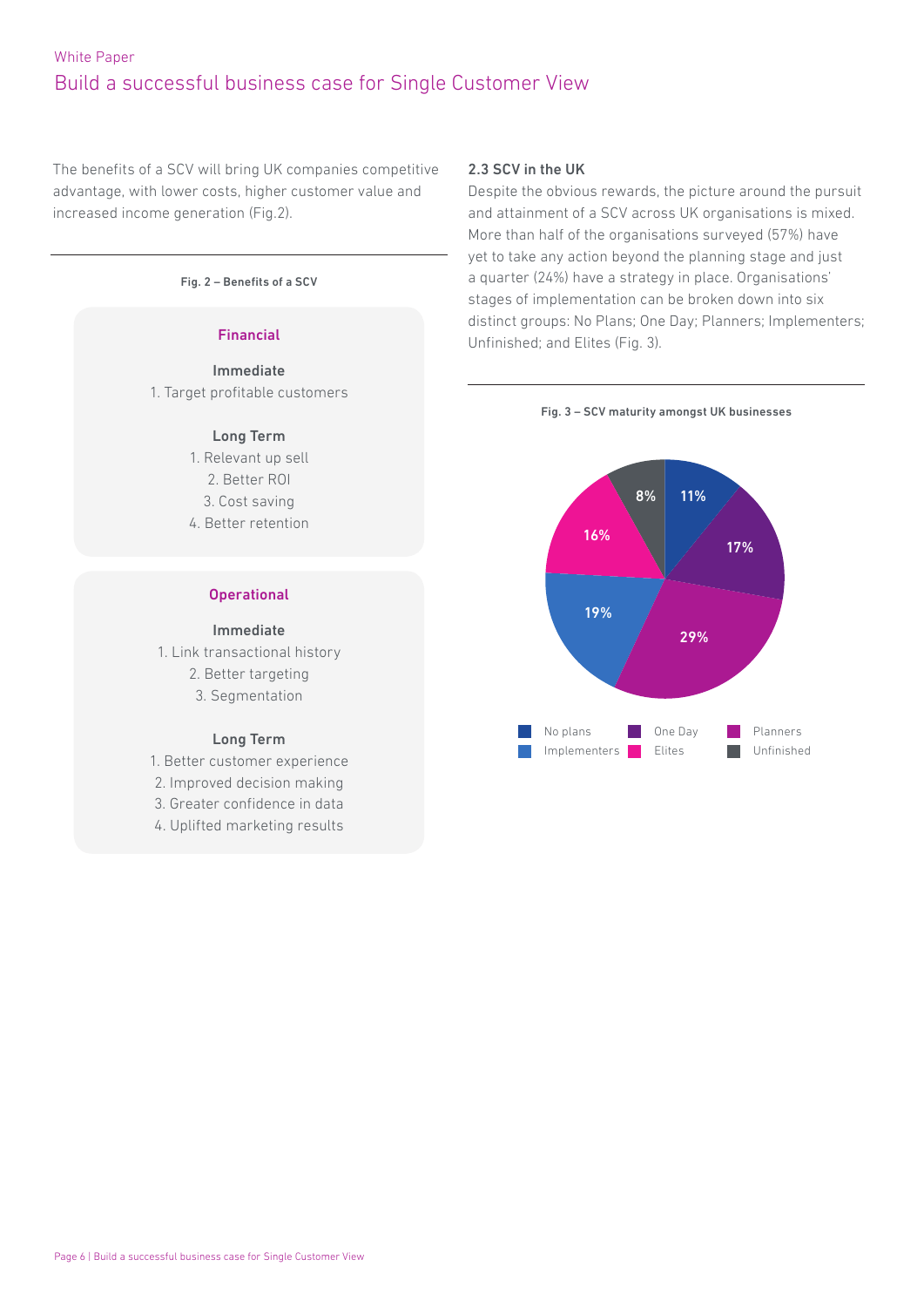### 3. Gain executive buy-in to build a SCV culture

Experian Data Quality Managing Director, Joel Curry, explores how linking benefits with business priorities and aligning people, data and processes drives SCV success.

### 3.1 Gain executive buy-in

Experian research suggests that UK PLCs understand the value of the SCV, but are not quite so certain as how to achieve it. With Gartner suggesting in 2012 that 50% of all new programmes fail to meet their business objectives, it's important to understand the pitfalls, best practice and its real-world results.

When I'm presented with a business plan proposal, I have a personal A-B-C of 'must haves' before I'll commit my support:

### A is for achievable

The first questions I ask are: does the plan make me confident that we can actually achieve this; is it simple, wellthought through and is there adequate resource? This is a crucial first step, simply because everything else, including potential rewards, count for nothing if the plan doesn't stack up.

There are very few boardrooms in the land that aren't focused on cutting costs, increasing revenue and retaining and growing their customer base. By demonstrating the clear link between a SCV and these three goals, it's far more likely that the board will fund, support and help to drive its implementation.

The project may be complex, but develop a simple, logical narrative that people can follow the story from beginning to end, is a crucial first step.

### B is for bottom-line benefit

Obviously, the outcomes for the project need to be explicit and measurable. Bottom-line metrics are crucial because, if people within organisations are to own and take responsibility for a SCV project, they have to understand how it brings them benefit.

Whilst most people would agree that data accuracy is important, it will tend to drop off the agenda when faced with day-to-day business realities. If, however, it can be shown that data accuracy relates directly to business benefits such as increased sales and budget efficiencies, it ceases to be an abstract concept and becomes integral to the way the organisation operates.

### C is for commitment

Whilst implementing a SCV is most definitely not a top down process, gaining board ownership and a high-level individual with the power to sponsor the idea is a critical success factor. Your board will need to know that someone is driving this project and will ultimately take responsibility for its delivery.

Gaining this board-level support takes some thought and it's wise to look at — and demonstrate — how its benefits will help to drive wider business objectives. Take the time to explore the board's priorities and see where a SCV can bring value.

The buck stops with the board, so they will want reassurance. It's important that a SCV project is measurable, demonstrating success at various points and, wherever possible, is tested to prove the efficacy of the project's methodology.

### Step-by-step

Boardrooms are busy places and are presented with many projects clamouring for funding and sponsorship. The best way to ensure that a SCV business case sets itself apart from the competition is to deliver a systematic presentation: take the board on a step-by-step journey so that they can see how and when a SCV will deliver the competitive advantage they are looking for.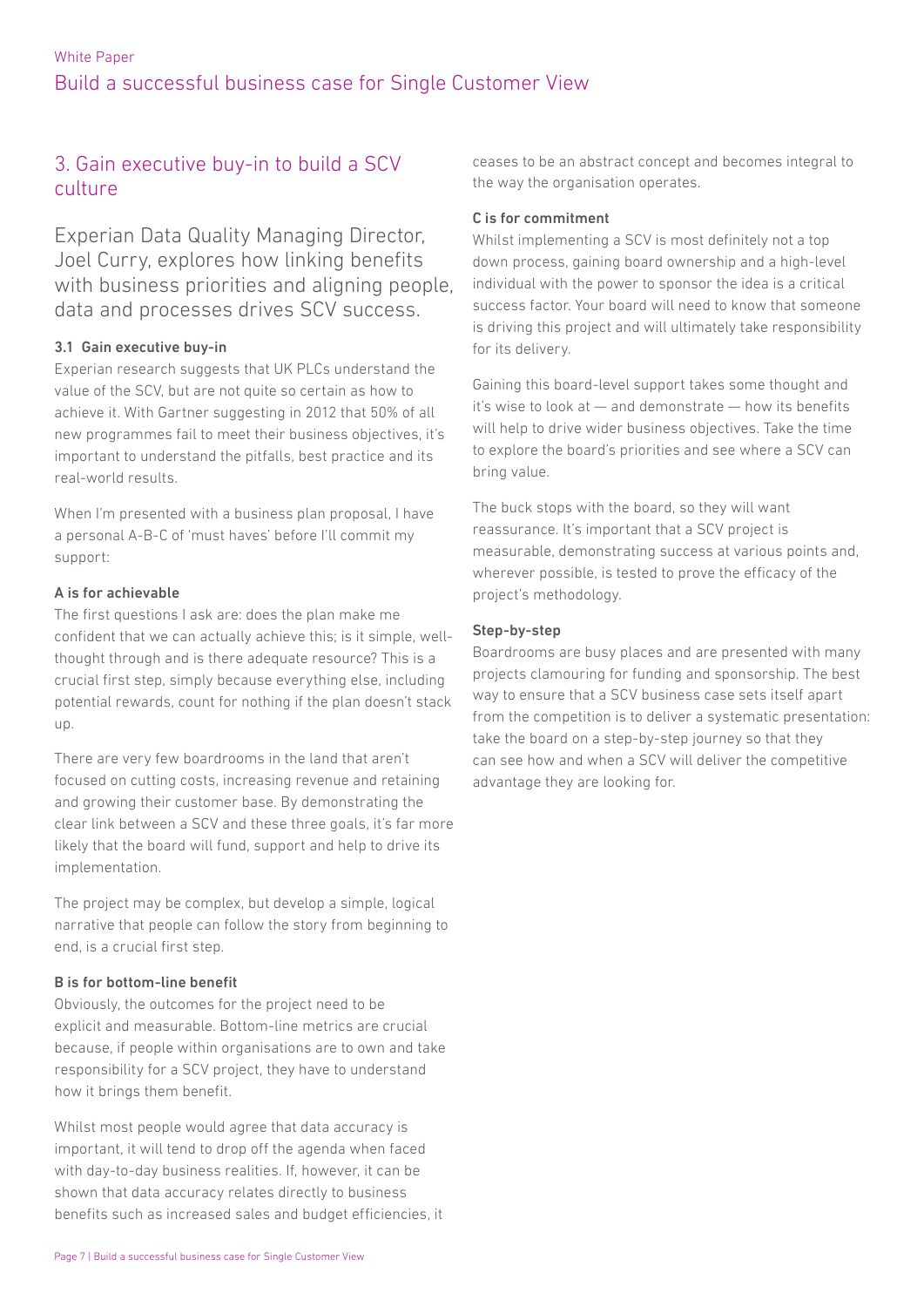#### STEP 1:

Identify the business strategy and the stakeholders for the project. These stakeholders usually include the business process owners, IT enablers and the financial stewards.

### STEP 2:

Select and define the business performance metrics to support the strategy being pursued.

### STEP 3:

Calculate baseline (current) performance so that success can be measured and, where possible, benchmark performance against that of industry peers.

### STEP 4:

Describe the project's capabilities in terms of the business processes measured by the performance.

### STEP 5:

Negotiate targeted improvements to your baseline performance levels as measured by the metrics selected.

### STEP 6:

Convert the projected improvements to baseline performance into financial results.

### STEP 7

Develop the total cost of ownership (TCO) to calculate the ROI.

### 3.2 Building a SCV culture

Once you have the buy-in, now comes the small matter of implementation and the Experian survey provides some valuable pointers on how to do this successfully by addressing the top three reasons why many SCV projects fail.

People: more than two thirds of respondents (67%) identified people-related problems as the primary sticking point, which encompasses issues such as lack of resources (29%), insufficient testing and poor project scoping (23%).

Data: data complexity is the next biggest barrier, with 52% of companies recording this as a primary reason for failure. A third of companies list having too many sources of customer data to manage effectively and another third the poor quality of the data they hold.

Process: Just under half of those surveyed identified process problems, including the wrong implementation process (17%) and dealing with legacy applications (16%).

When building an organisational culture that allows a SCV to flourish, we must consider those same common points of failures to mitigate risk.

#### Your people

This is primarily a case of assessing organisational readiness: establishing an honest benchmark of where you are now, compared to where you need to be to achieve a SCV. In having a reliable understanding of your start point and an accurate picture of the end point, identifying the steps you need to take to achieve a SCV becomes clearer and more manageable.

With this information to hand, you can begin to assess if the right people are assigned to the right roles and set about re-balancing where necessary. As well as skillsets, it's imperative that your people both accept, and are given, the responsibility they need to deliver a SCV project.

Stakeholder management is also a part of this benchmarking exercise, ensuring that support is in place to drive the project through to its conclusion and overcome the opposition that is almost inevitable with any change management process.

### Your data

The primary task is to ensure that data is fit for purpose  $-$  a SCV and its benefits will only ever be realisable if it's built on a robust and reliable foundation.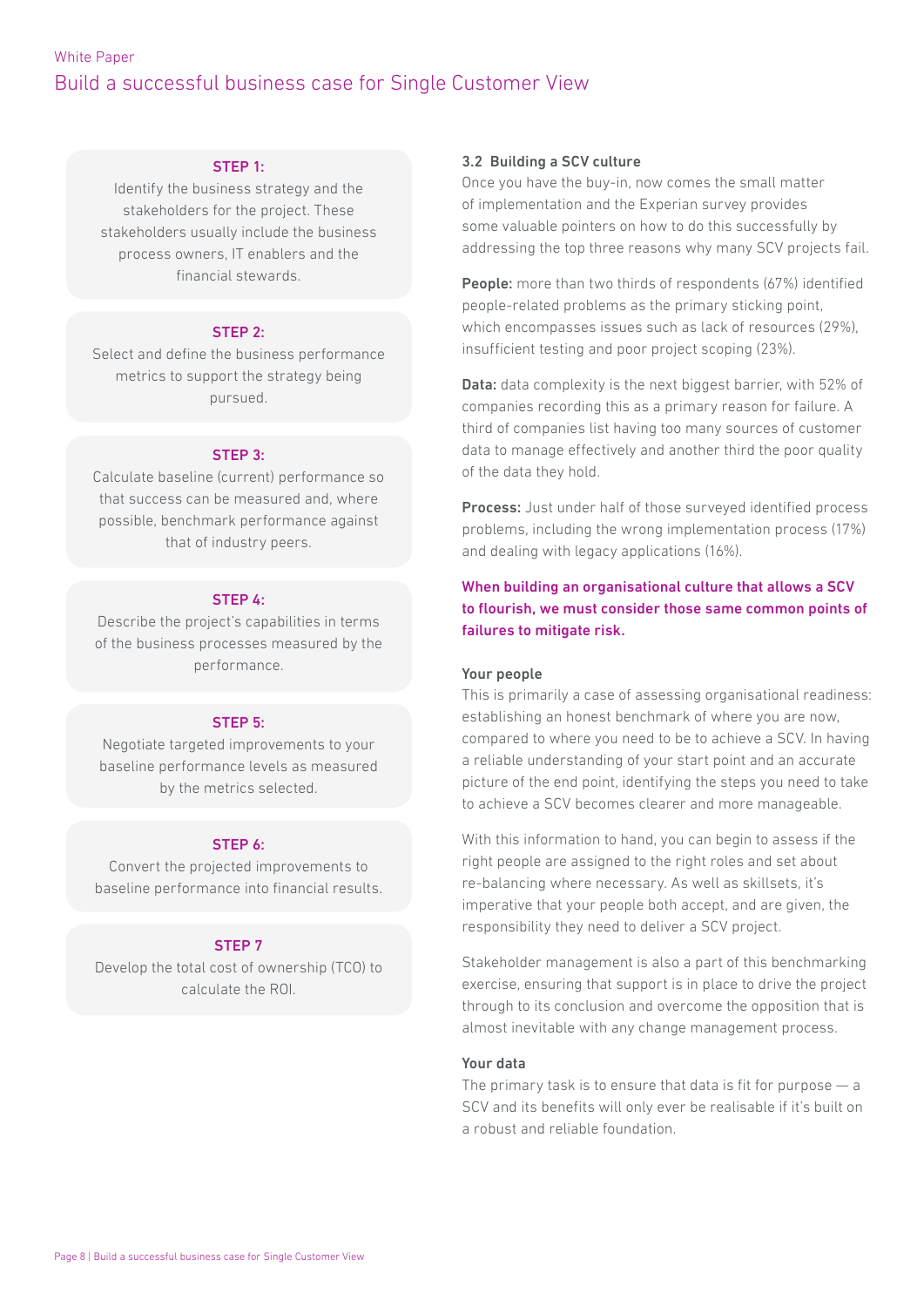

Fig.4 – Experian's seven stage process for SCV

As with the overall SCV business proposition itself, transforming data must be systematic, and Experian has developed a seven stage process to achieve this (fig.4):

#### Your processes

As with so many aspects of human endeavour, the devil is in the detail, and meticulous planning at the beginning of a project will bring rich rewards in terms of successful delivery.

Assess risks throughout the lifecycle of the project. Having a realistic understanding of what's coming, and implementing mitigating measures before problems arise, will be much easier than having to deal with the unforeseen whilst the project is in motion. And it's worth remembering that, with accurate data and the right people in place, this planning will be much easier.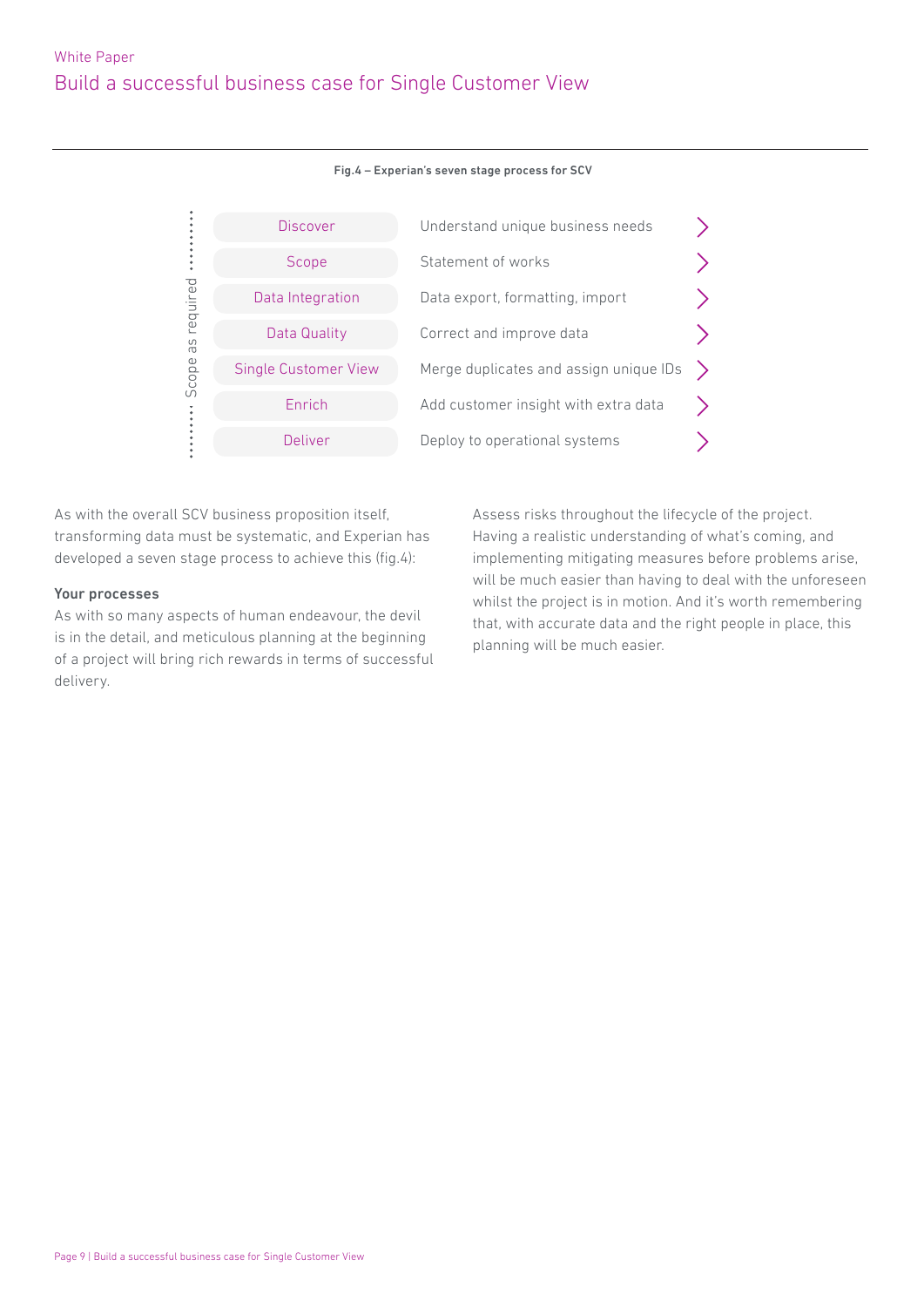## 4. Conclusion

Well, it pays to revisit some of the figures from the Experian survey: 90% of companies believe a SCV will help them to cut costs; 80% believe it will drive sales; and the average anticipated increase to customer value is 70% per year.

The answer, then, is an emphatic yes.

Even ignoring the monetary benefits, the simple fact of the matter is that if your company isn't building a SCV, your competitors are. And as the survey also shows, customers will migrate to the companies that listen and respond to them in intelligent ways.

The benefits of a SCV can transform a business, but the business must first transform itself. It calls on: the latest thinking in data collection, integrity and analysis; genuine support across the business; and a very clear understanding — again, across the company — as to how it will deliver tangible business benefits.

The Single Customer View is within reach, but it's not something that can be simply bolted on to existing organisational practices. It takes time, it takes commitment and it takes specialist data, technology and know-how. Investing in these, however, will pay measurable dividends.

Now may be the time for your organisation to become part of the SCV elite, because very soon a SCV won't be seen as an optional extra, but rather the key that unlocks competitive advantage.

" The Single Customer View is within reach, but it's not something that can be simply bolted on to existing organisational practices."